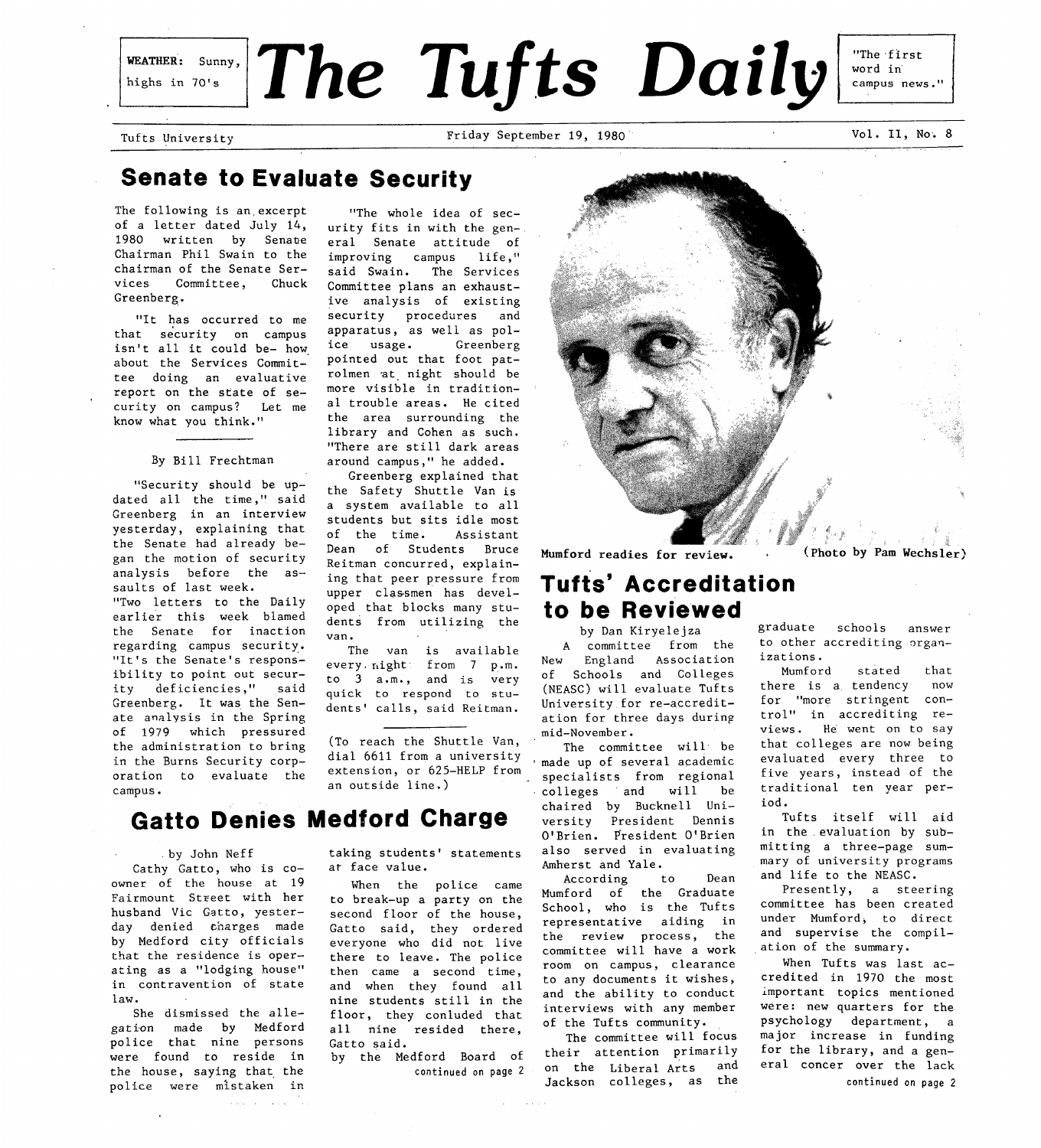**t** 

## Tufts Daily

**WILLIAB A. FRECHTMAN, Editor in Chief** ,

<span id="page-1-0"></span>**MICHAEL FEIBUS. News Editor RICH EDLIN, Sports Editor KEN SUNSHINE, Photography Editor JOHN NEFF, Managing Editor ART CHARLTON; Copy Editor NANCY E. YOUNG, Advertising Manager**  . **ELIZABETH GROSS, Layout Editor BETSY ROSENBLOOM, Graphics Editor** 

**TARA M. KALAGHER, BARGARET JOY FRISCH, Calendar Editor DANNY GELBER, Manaqing Editor \*MIKEL TAYLOR, Business Manager**  Arts and Features Editor **MARIE CERES, Office Manager** 

**The Tufts Daily is a non-profit student-run newspaper published by Tufts University ueek**days during the academic year. Printi<sub>ng</sub> by the harvard Crimson, Inc., 14 Plympton St., **Cambridqe. MA. Please address correspondence to: Tufts Daily, Curtis Hall, Tufts U., Med-,ford, MA, 02155. Telephone:** . **(617) 628-5000, ext. €130. U.S. postage paid in Medford.** 

### MUMFORD, **CONT** I **NED**

respectively the qualit of student life, graduate and professional programs and the economic ,status of the faculty.

The relationship of the Lincoln-Filene Center to the rest of the university was questioned as well.

Asked whether this problem had been solved, Mumford answered, "no, it hasn't," but added that the new Dean of the center has been working'on a closer academic relationship with Tufts.

The major topics of concern for the current review seem to be the projected deficit in the Arts and Sciences budget, the structural changes occuring with the resignations of many minority personnel, and the results of the present fund drive.

Mumford also stated however, that there is absolutely no danger of Tufts losing its accreditation.

Three subcommittees have also been created, to aid in this process, studying of direction in the growth of the university.



### GATTO, **CONT I NUED**

Health and the Fire Department, adding, "Everyone has given us a clean bill of health."

She said that she and her husband have been put in a position of "having to prove that there aren't nine people living **on** one floor," and that they. have been presumed guilty rather than innocent.

"We have all great kids living in there--they're not Hell's Angels," she said, adding that the reportedly loud party which caused neighbors to call the police and the Gattos to **19** Fairmount Street was actually difficult for the<br>police to locate. "They police to locate. knocked on doors on the street and asked people if the had a party inside," she said.

According to one resident of the house,' city housing inspectors yesterday conducted and investigation to determine exactly how many people actually live there. The student said that ten people live in the house altogether, three on each of two floors and four on **3** third floor.

## **Hardie Returns Ready To Run**

by David Rabin Running 70 to **100** miles a week may seem incomprehensible to the average jogger, but such maniacal training methods are. commonplace to Mark Hardie and other Tufts long dis-<br>tance runners. Hardie. tance runners. a  $5'10''$ , 134 pound junior, is the captain of the Tufts his coach who always of-<br>Cross country team for the fered enthusiasm and en-Cross country team for the

his desire to return and improve his abilities this year.

As a three sport athlete early in high school, Hardie stuck with running because "everyone grew but me." Running was made much more enjoyable for Hardie back in Holyoke, Mass.. by



Hardie warms up for the long run. (File Photo)

second straight year.

After an impressive high school career including two consecutive years with all-Western Massachusetts .honors, Hardie arrived at Tufts. He won letters in both indoor and outdoor track his first year, and as a sophomore won all-New England honors and represented Tufts at the nationals. **A** disappointing race there served to sharpen

**BILL'S T.Y Rental, Sales, and Service for prices call**  *933* **--8408 124 Green St. Woburn, Mass. 01801** 

couragement. Running is such a part of his daily routine that Mark says, "I feel hyperactive when I don't run. I guess it's become a habit."

**I** 

Aside from his athletic achievements, Hardie is a big contributor to the Tufts community. He is an **R.A.,** a Host Advisor and a member of the Leonard Carmichael Society.

**"I** think the place is great," **says** Hardie of his experience at Tufts. "Sometimes I think I'd prefer a Division One situation, but I really feel comfortable with the academic and social scene and enjoy the low key atmosphere."

For now, this bright and talented student athlete will keep mixing books with running in search of his peak. A quest that should bring him across many finish line tapes first .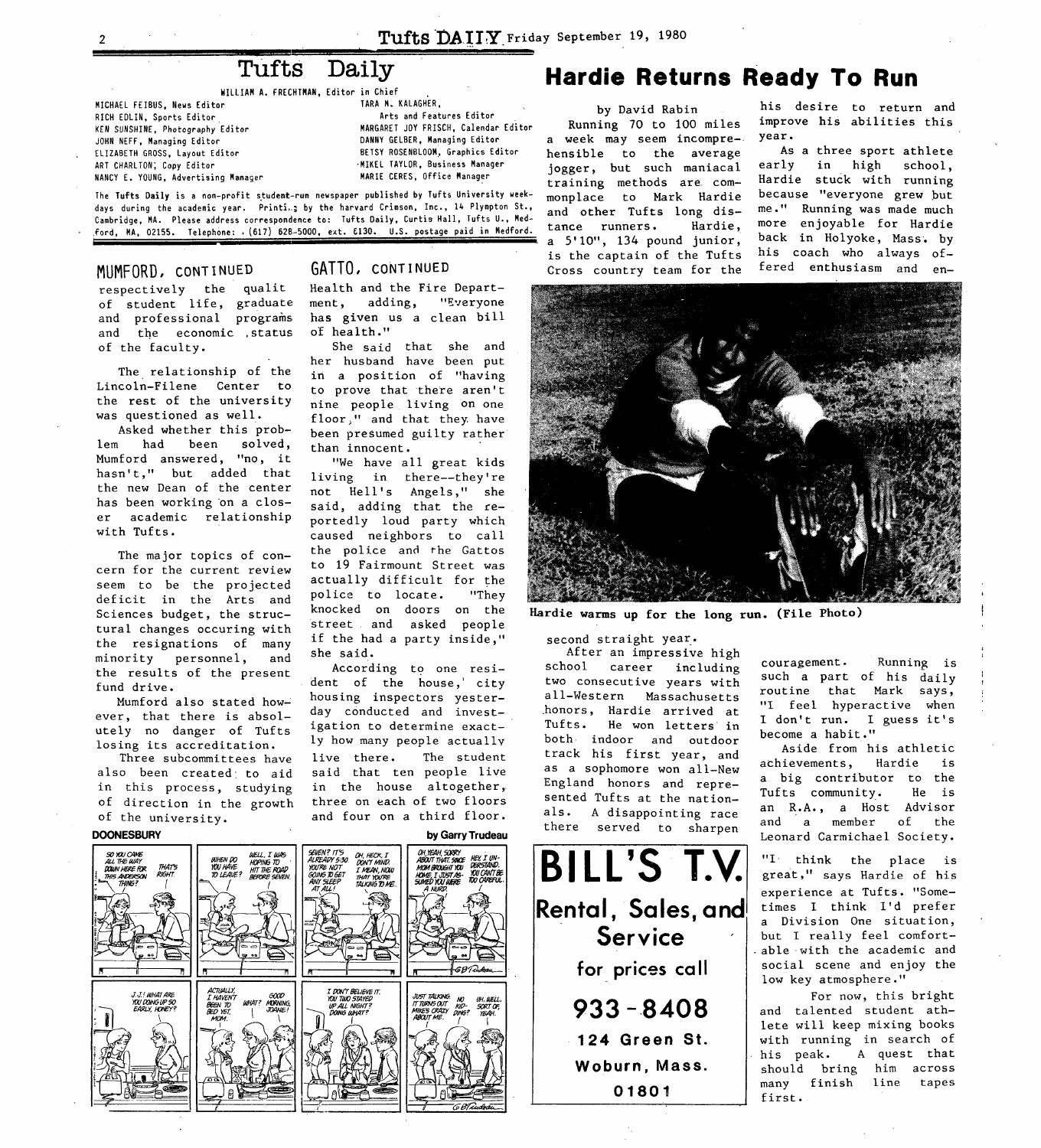### Tufts DAILY Friday September 19, 1980

# Classified

## **SALES**

For Sale: Camera, 35mm Minolta, Excellent condition.  $$125.00$  or best offer. Must sell.  $Call$ evenings  $-$  Betsy, 395-5544.

Rug for sale.  $9 \times 12$  olive green, oval shape, good condition. \$25 or best offer. Call 776-0090 or 776-5800.

For sale: combination storm windows at \$20. each, ice skates used once, \$30. and snow tires, lots of miles left, \$15. each.  $Ca.1 641-0251.$ 

For Sale: 1972 Pontiac Catalina. P.S. P.B. Air Cond., Excellent running condition \$750.00 or B.O. Call Mark A. at 666-3951 or 623-9344.

Absolutely Adorable! Matted Children's Ink Drawings. A great gift idea. Call Diane, 628-6966.

Refrigerator: Hotpoint, white, sep. freezer, std. kit. size, good cond., \$75. twin size box soring and mattress, \$30. Blue carpet, approx. 9X12, \$25. Call 956-6526 days, 395-9264 eves & weakends. Will return all calls.

### LOST AND FOUND

 $Loss:$ Thursday morning Sept. 18, one gold "c" chain bracelet with bar; great sentimental value. If found please call Kim at 396-3187. Reward offered

Lost: Gold bar pin set with 10 or 12 tiny pearls. Lost near Lane Hall and has much sentimental value. Reward Call Nancy at 628-4582.

Lost: while selling bagels in Miller and West dorms on night of Weds. 9/17 between 10-11:30 One engineers cap - a gray and white striped hat. Immense sentimental value. Reward: one bagel w/cream cheese. Call Andy at 625-2393 or X308.

Found: three final exams. Please pick them up at the Environmental House, 108 Packard. See Betsy Gelenitins.

Found: 1 black cat with white paws hanging around 90 Curtis St. Please call  $628 - 0094.$ 

Lost: Pen in brown leather case. Has sentimental value Reward offered. Call 666- $8013.$ 

Lost: Gold Bracelet. Double chains, small oval gold piece in center. Lost in  $\circ$ f Hillside, vicinity Greenleaf Ave, Capen St. Much sentimental value. If found, please call 391- $2411.$ 

Lost: A gold ring with a pink stone in the middle. Very simple but of nice sentimental value. If found please contact Sheryl at 623-6529, Chandler House

### **HOUSING**

M oi F roomate needed to share beautiful apartment close to campus-paneled living room and, kitchen, modern bathroom, private bedrooms. Call Charles at  $395 - 4489$ .

WANTED: Roommate to share an amazing and extremely large room in Nichol's House. If you're interested, call Lisa at 395-8403, or come by room 205 to see it for yourself.

1 female needed to share  $\mathbf{3}$ bedroom apartment with Tufts females. Ideal  $2^{\circ}$ location, 5 min from Tufts, Teele and Davis Sq. and the T. Call Dorothy or Margie. Cheap Rent. 776-5213

Want an on campus single, available immediately? Then call Blair at 623-8855 or X407 and leave a message.

### PERSONALS

Romero Kid:

Cuidate y nos Bye! vemos pronto. Hasta el proximo. T.Y.M.

### WANTED

Immediate openings for utility clerks, grill operators, and waiters/wait-Flexible resses. hours (5pm-12am) can be arranged to fit your school schedule Please apply to Store manager at Brigham's, 1420 Mass Ave., Harvard Sq. Equal opportunity employer. Do you want to sell your Ec 01 text book Economic Principles & Policy by Baumol and Blinder? I need one now. Please call Margaret at 547-6069.

Work Study Student needed immediately, Tufts Women's Center, 10 hrs a wk, afternoon hrs, including Thursdays 3-5. We need someone interested in Women's issues who would like to work with finances and our resource library. Training provided. Come to the Center, Curtis Hall, M-Th,  $9-4$  or call x702 for further info.

Lighting Designer needed for "Le guichet/The Information Bureau", at Tufts Arena Theater, Cup and Saucer production. Inquire at the Arena or call David Cohen at 395-3697.

Make good money. We need people to sell bagels Sun-Thurs nights in the large dormitories. If you would like to make money & meet lots of people give us a call:666-9605.

## **RIDEBOARD**

Ride needed to U.V.M. or Burlington, Vt. area on Friday, Sept.19. Please call George at  $776-2876$ or x284.

Ride needed to Westchester County Friday. Please call  $666 - 4993.$ 

Ride needed to Long Island this weekend  $9/19-9/21$  Will share driving plus expenses

Noed a ride to NYC area (Rockland County) Friday, Sept. 26. Be willing to split cost of gas. Please call Don at  $628-0493$ .

Ride or Rider wanted to New Haven, Ct. Friday or Saturday. call 625-4635.

Ride needed to Albany or general area Friday Sept 19. Call Sue at 628-1669.